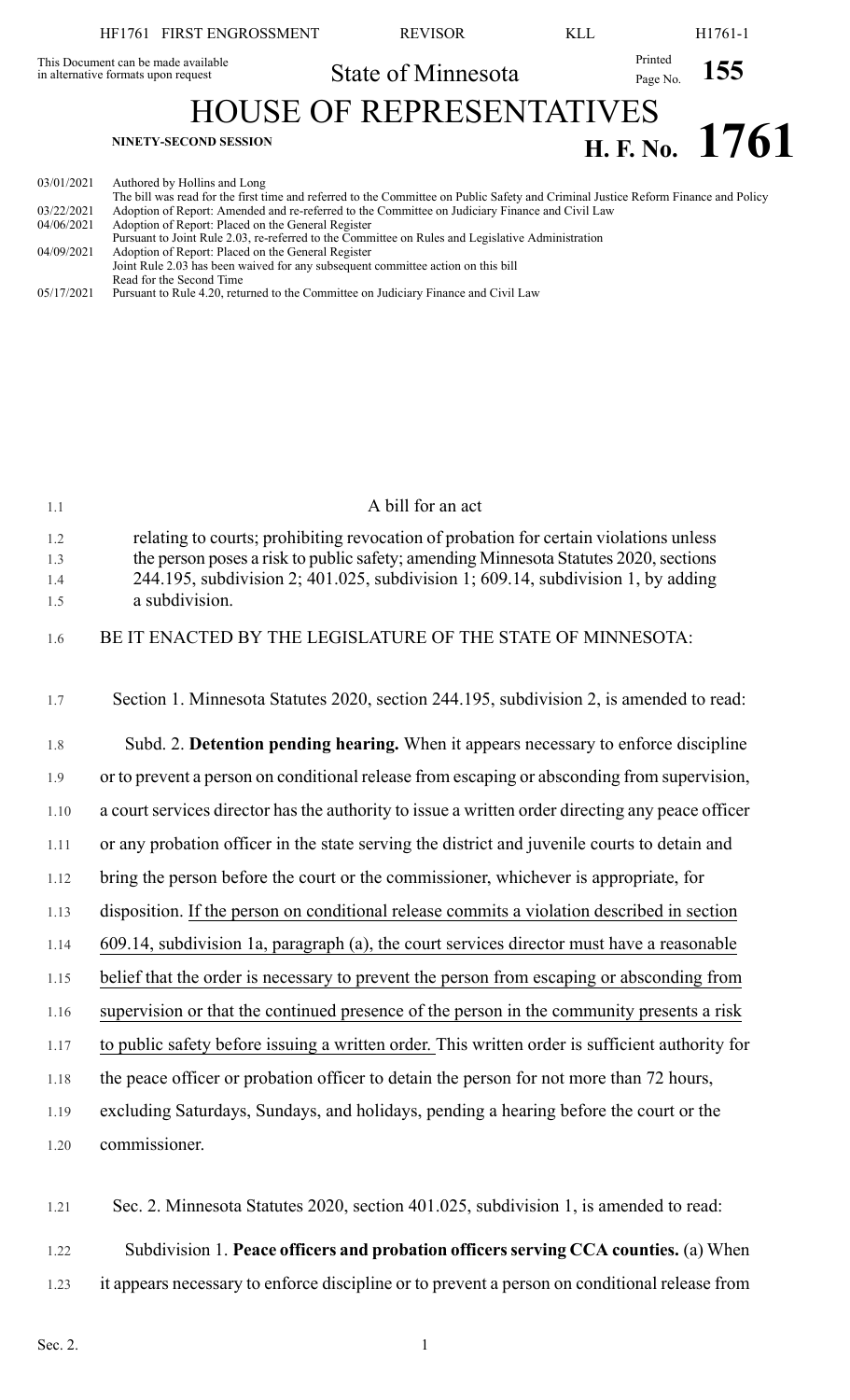2.1 escaping or absconding from supervision, the chief executive officer or designee of a 2.2 community corrections agency in a CCA county has the authority to issue a written order 2.3 directing any peace officer or any probation officer in the state serving the district and 2.4 juvenile courts to detain and bring the person before the court or the commissioner, whichever 2.5 is appropriate, for disposition. If the person on conditional release commits a violation 2.6 described in section 609.14, subdivision 1a, paragraph (a), the chief executive officer or 2.7 designee must have a reasonable belief that the order is necessary to prevent the person 2.8 from escaping or absconding from supervision or that the continued presence of the person 2.9 in the community presents a risk to public safety before issuing a written order. This written 2.10 order is sufficient authority for the peace officer or probation officer to detain the person 2.11 for not more than 72 hours, excluding Saturdays, Sundays, and holidays, pending a hearing 2.12 before the court or the commissioner.

2.13 (b) The chief executive officer or designee of a community corrections agency in a CCA 2.14 county has the authority to issue a written order directing a peace officer or probation officer 2.15 serving the district and juvenile courts to release a person detained under paragraph (a) 2.16 within 72 hours, excluding Saturdays, Sundays, and holidays, without an appearance before 2.17 the court or the commissioner. This written order is sufficient authority for the peace officer 2.18 or probation officer to release the detained person.

2.19 (c) The chief executive officer or designee of a community corrections agency in a CCA 2.20 county has the authority to issue a written order directing any peace officer or any probation 2.21 officer serving the district and juvenile courts to detain any person on court-ordered pretrial 2.22 release who absconds from pretrial release or fails to abide by the conditions of pretrial 2.23 release. A written order issued under this paragraph is sufficient authority for the peace 2.24 officer or probation officer to detain the person.

## 2.25 **EFFECTIVE DATE.** Thissection is effective August 1, 2021, and appliesto violations 2.26 that occur on or after that date.

2.27 Sec. 3. Minnesota Statutes 2020, section 609.14, subdivision 1, is amended to read:

2.28 Subdivision 1. **Grounds.** (a) When it appears that the defendant has violated any of the 2.29 conditions of probation or intermediate sanction, or has otherwise been guilty of misconduct 2.30 which warrants the imposing or execution of sentence, the court may without notice revoke 2.31 the stay and direct that the defendant be taken into immediate custody. Revocation should 2.32 only be used as a last resort when rehabilitation has failed.

2.33 (b) When it appears that the defendant violated any of the conditions of probation during 2.34 the term of the stay, but the term of the stay has since expired, the defendant's probation

Sec. 3.  $2^2$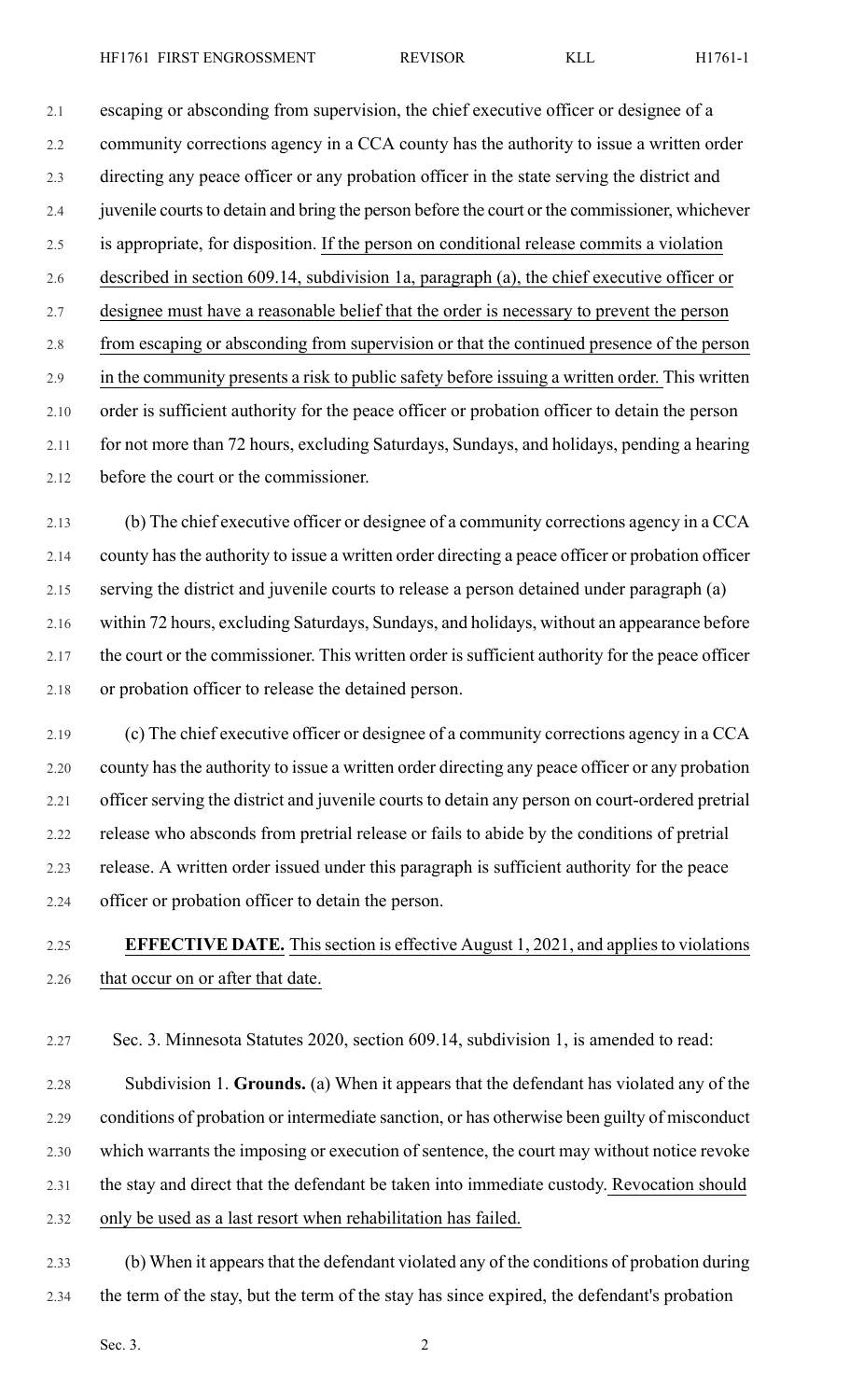3.1 officer or the prosecutor may ask the court to initiate probation revocation proceedings 3.2 under the Rules of Criminal Procedure at any time within six months after the expiration 3.3 of the stay. The court also may initiate proceedings under these circumstances on its own 3.4 motion. If proceedings are initiated within this six-month period, the court may conduct a

3.5 revocation hearing and take any action authorized under rule 27.04 at any time during or 3.6 after the six-month period.

3.7 (c) Notwithstanding the provisions of section 609.135 or any law to the contrary, after 3.8 proceedings to revoke the stay have been initiated by a court order revoking the stay and 3.9 directing either that the defendant be taken into custody or that a summons be issued in 3.10 accordance with paragraph (a), the proceedings to revoke the stay may be concluded and 3.11 the summary hearing provided by subdivision 2 may be conducted after the expiration of 3.12 the stay or after the six-month period set forth in paragraph (b). The proceedings to revoke 3.13 the stay shall not be dismissed on the basis that the summary hearing is conducted after the 3.14 term of the stay or after the six-month period. The ability or inability to locate or apprehend 3.15 the defendant prior to the expiration of the stay or during or after the six-month period shall 3.16 not preclude the court from conducting the summary hearing unless the defendant 3.17 demonstrates that the delay was purposefully caused by the state in order to gain an unfair 3.18 advantage.

## 3.19 **EFFECTIVE DATE.** Thissection is effective August 1, 2021, and appliesto violations 3.20 that occur on or after that date.

3.21 Sec. 4. Minnesota Statutes 2020, section 609.14, is amended by adding a subdivision to 3.22 read:

- 3.23 Subd. 1a. **Violations where policies favor continued rehabilitation.** (a) Correctional 3.24 treatment is better provided through a community resource than through confinement, it 3.25 would not unduly depreciate the seriousness of the violation if probation was not revoked, 3.26 and the policies favoring probation outweigh the need for confinement if a person has not 3.27 previously violated a condition of probation or intermediate sanction and does any of the 3.28 following in violation of a condition imposed by the court: 3.29 (1) fails to abstain from the use of controlled substances without a valid prescription, 3.30 unless the person is under supervision for a violation of: 3.31 (i) section 169A.20;
- 3.32 (ii) 609.2112, subdivision 1, paragraph (a), clauses (2) to (6); or